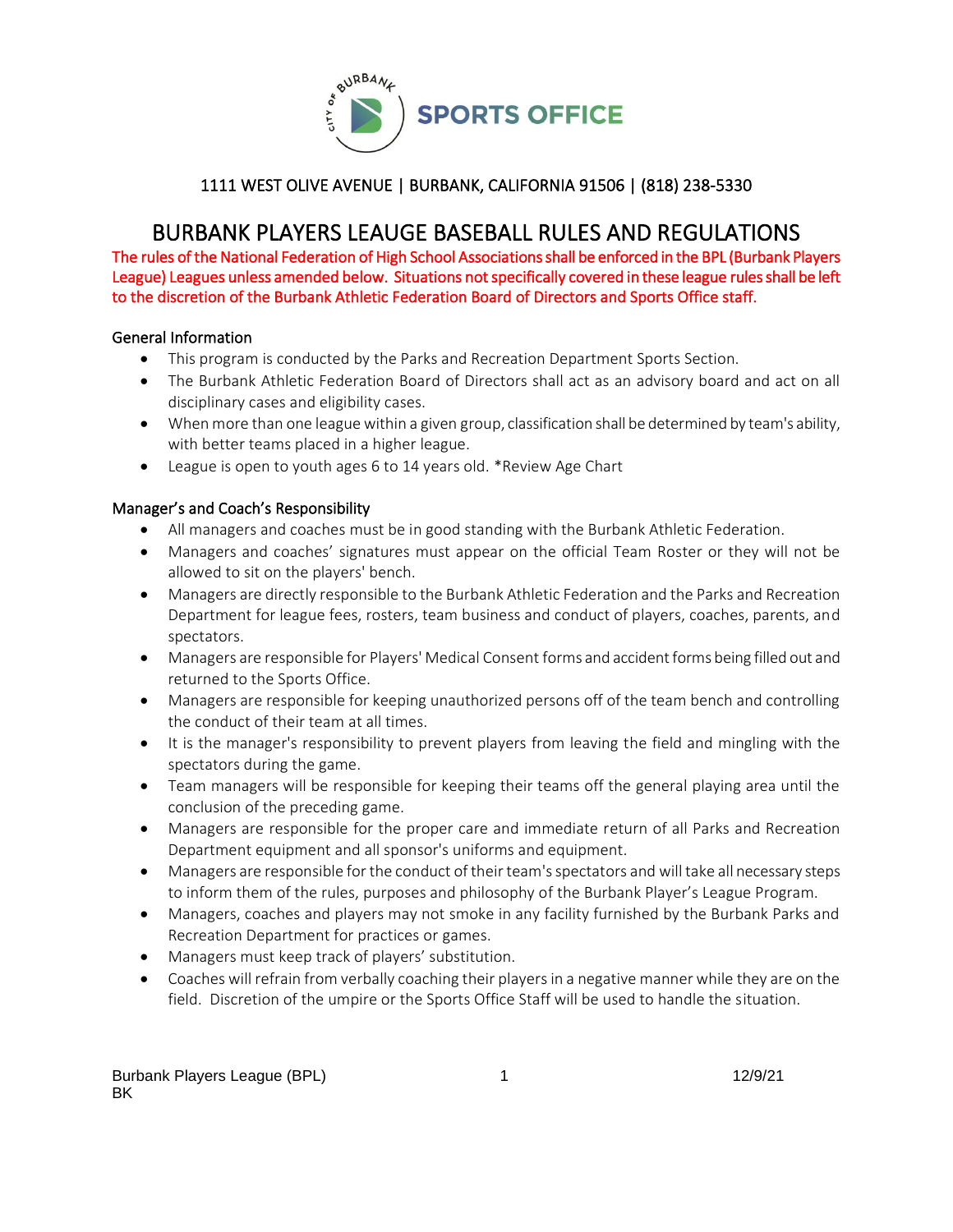

# Manager's and Coach's Responsibility (continued)

- All coaches shall be required to comply with the requirements established by the Parks and Recreation Department for background checks for volunteers.
- Managers must keep track of players' substitution and that all players are receiving adequate playing time.
- All teams must have a responsible adult at all games and practices.
- No team shall bear the name of, or any trade name of, any alcoholic beverage. All team names are subject to Sports Office approval. If no team name is turned in prior to the printing of the league schedule, the last name of the manager will appear on the schedule.

#### Rosters

- It is advisable to limit a roster to no less than 12, or more than 15 players.
- All coaches and players must register at [www.burbankparks.com](http://www.burbankparks.com/) for current season.
- A Vaccination Verification Roster must contain the name, date of birth, Phone #, e-mail, and Vaccination status
- In any case where participant has deliberately falsified his/her record, those games in which he/she participated will be forfeited and the player suspended.
- Any player who puts his/her signature on two different rosters shall be automatically suspended until his/her case is brought before the B.A.F.
- All rosters are subject to approval by the league director with the intention of maintaining the league on an even competitive scale.
- Managers must sign the Vaccination Verification Roster to certify that all information on them is correct. Managers are responsible for eligibility of all names on his roster.

# Players

- All players must be in good standing with the Burbank Athletic Federation.
- All players must appear in at least 3 league games to be eligible for playoff/tournaments.
	- $\circ$  Penalty for using an ineligible player is FORFEITURE of all league games in which they played in.
- After league starts, no player may be added, except by waiver.

# Waivers

- After the roster deadline, a player may be added only through use of the waiver system.
- Waiver forms are issued by the Sports Office only at the specific request of a manager, never in advance. Each waiver form must have the signature of the supervisor before circulation for manager's signature.
- Waivers must be signed by managers in the same classification as the team picking up the new player.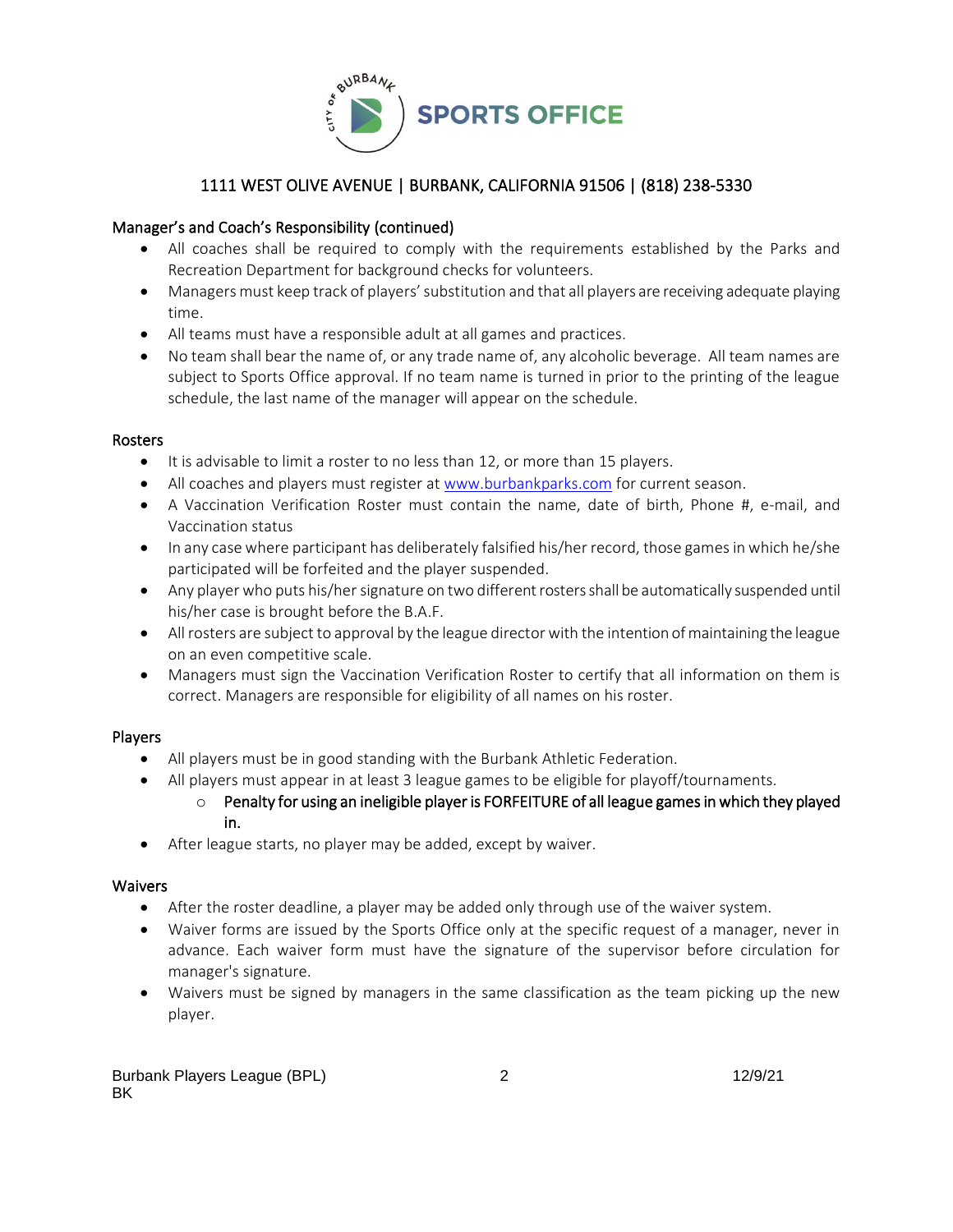

# Waivers (continued)

- If a player wishes to transfer from one Burbank team to another, the player must secure a written release by his/her original team manager. Manager must sign before release can be signed by other team managers.
- A waivered player may begin to play as soon as Sports Office staff member accepts the completed waiver form prior to next league game starting time. No waivers will be accepted after the start of the second round.
- WARNING: Any manager who is asked by another manager to sign a waiver is free to sign or not sign. The signature of a Sports Office staff member on the form does not constitute approval of waiver request.

#### Team Classification

- Teams will be classified according to age. Team grouping is determined by the highest grade represented on the team.
- Grade divisions will be:

| A Division-        | 13-14 years old (14 & Under) |
|--------------------|------------------------------|
| <b>B</b> Division- | 11-12 years old (12 & Under) |
| C Division-        | 9-10 years old (10 & Under)  |
| Kid Pitch-         | 6-8 years old (8 & Under)    |

• Players can play up, just not down a division

#### Equipment

- Game ball is a full grain leather official Little League hardball for C and B divisions and a full grain leather Senior Little League or better for A Division. Kid Pitch. Little league Minor, Flexi Ball Low Compression. Example Diamond Little League DLL-1, Diamond Senior Little League DSLL-1
- Both teams will furnish one new ball for the game.
- If both balls are lost during the course of the game, the home team shall furnish the third suitable ball and the visiting team the fourth, etc.
- Home team shall have first choice of balls at the end of the game.
- For list of legal bats visit: <https://usabat.com/> or https://USSSA.com/
	- o All Divisions- BBCOR Baseball Bats or USSSA baseball bats may be used. The barrel must not exceed 2 ¾ inches in diameter and the "drop" can range from -5 to -12.
	- o Titanium bats at all levels are banned.
- All players must wear complete safety helmets (NOCSAE Certified). Wrap-around soft helmet not allowed.
- Participants must wear close-toed shoes while playing. The multi-purpose rubber-cleated shoe is acceptable. Steel cleats are prohibited for B, C, and 8u Divisions. Steel cleats allowed in A division only. Managers and coaches must also wear appropriate shoes.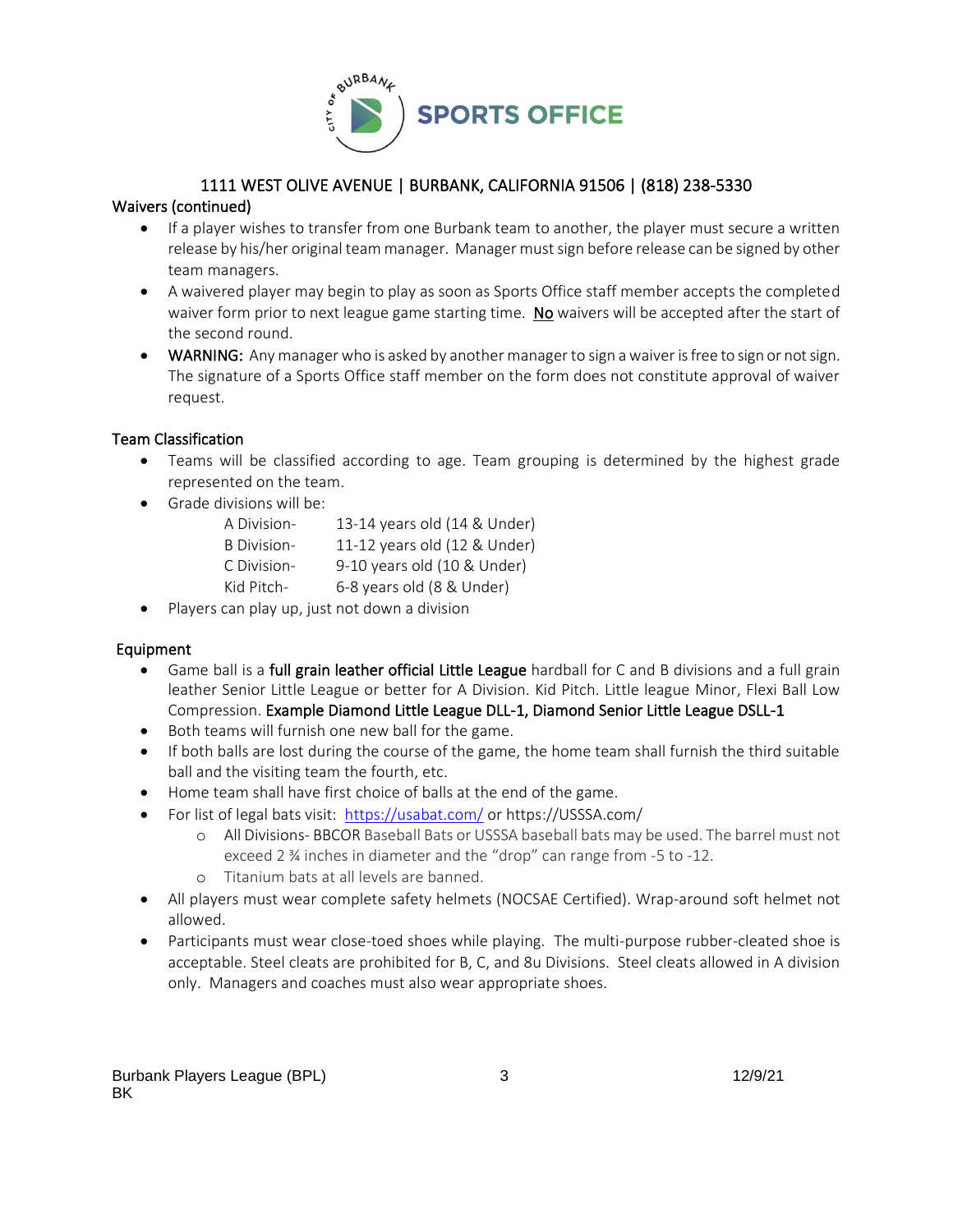

#### Equipment (continued)

• Catchers must wear complete protective equipment including chest protector with protective flap, full one-piece helmet/mask with throat guard (hockey-style mask is acceptable); shin guards and use a proper glove and protective cup. The complete safety helmet shall be required (NOCSAE Certified).

#### Ground rules

• All ground rules will be explained by the umpires and/or park supervisor before game time. These will become the official ground rules for the game. Any situations not covered are left to the discretion of the umpire. It would be in the manager's best interest to ask pertinent questions during the pre-game meeting.

#### General rules

- At the start of the game, each team shall designate their Head Coach. This individual shall meet with the umpires prior to the start of the game to discuss ground rules, official starting time, (Plate Umpire shall announce game time after the pre-game meeting) etc. and shall thereafter be the only individual to enter the playing field for the purpose of necessary time outs, rules interpretations by the Umpires or player assistance (i.e.: injury, equipment repair, etc.). Abuse of this privilege by either coaches or managers may result in the suspension ofthe offending individuals and possible forfeiture of the game.
- All leagues' games in the BPL shall be scheduled for 7 innings. Number of innings played may be limited by the following time limits:

| Kid Pitch        | No new inning shall be started after 1 hour and 20 minutes from starting time. |
|------------------|--------------------------------------------------------------------------------|
| B and C Division | No new inning shall be started after 1 hour and 30 minutes from starting time. |
| A Division       | No new inning shall be started after 1 hour and 45 minutes from starting time. |

- When there is more than one game scheduled, the first game will start as listed on the schedule. The second and third game if applicable, will start as scheduled or immediately following the conclusion of the first game. Ties shall be played if time limits permit.
- Infield practice:
	- The visiting team will take its infield practice 20 minutes before scheduled game time of the first game.
	- The home team will take its infield practice 10 minutes before scheduled game time of the first game.
	- Teams not present for their infield practice shall lose the time, and the other team may use that time for their own practice.
	- Infield practice does not include batting practice.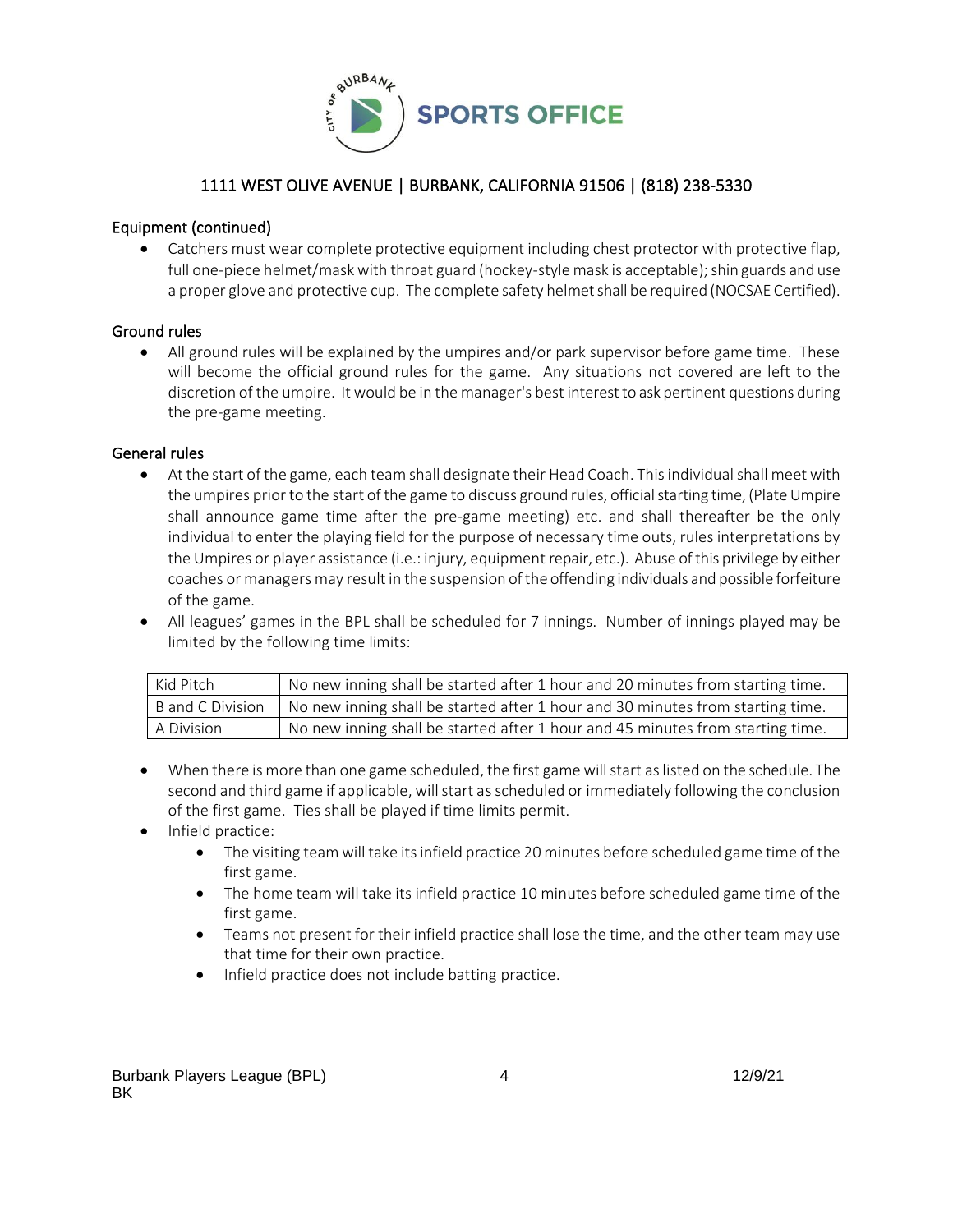

#### General rules (continued)

- During league play, each team will be allowed not more than one manager, two coaches, and one bat handler in the dugout during the game. The manager must note coaches on the line-up cards before the beginning of the game. All adults in the dugout or playing field must be Live Scanned.
- A team shall forfeit its game unless it is able to start the game at the scheduled game time with at least seven players.
	- o If a team has seven players present at game time, they can start the game providing one is an eligible pitcher.
	- o A team not having at least seven of its players ready to play at game time must pay a default fee equal to the total cost of umpires and scorer. This must be paid to the Sports Office prior to the next scheduled game.
- All games will be played according to the schedule without change.
- Cases involving extreme circumstances may justify cancelling a game without paying a default fee, but they only may be cancelled by permission of the Sports Office.
	- o Rainouts will be re-scheduled if time permits.
- All tie games will be recorded as  $\frac{1}{2}$  win and  $\frac{1}{2}$  loss and will not be replayed.
- Home team will occupy the bench on the third base side of the field. Team at bat is responsible for chasing foul balls.
- In all leagues, free substitution including hitting all the way through their players present and changing defensive players at any time must be used.
	- $\circ$  Exception: With 2 outs, a courtesy runner can be used for the pitcher and catcher of record, the runner must be the last out. Each player must play one inning per game defensively. In the event that a batter cannot take his turn at bat and continue to play due to injury or having to leave the game, his turn will be ruled out, and then removed from the order for the remainder of the game. All players in attendance will appear on the line-up card and must bat in proper rotation. No change will be allowed in the batting order. If a player arrives late to the game, players name will be added to the bottom of the order.
- Defensive Conferences: There shall be only 3 charged conferences between the managersfrom the dugout with any of the defensive players in a 7-inning game. The 4<sup>th</sup> Defensive Conference will result in the removal of the pitcher for the remainder of the game. The pitcher may play any defensive positon but cannot pitch again. Coming out for an injured player will not be considered a time out at the discretion of the umpire.
- Offensive Conferences: Only 1 offensive conference per  $\frac{1}{2}$  inning while the team is at bat. Coach may call time and talk to the batter and/or runners.
- Managers must submit line-ups to the scorekeeper 10 minutes before game time.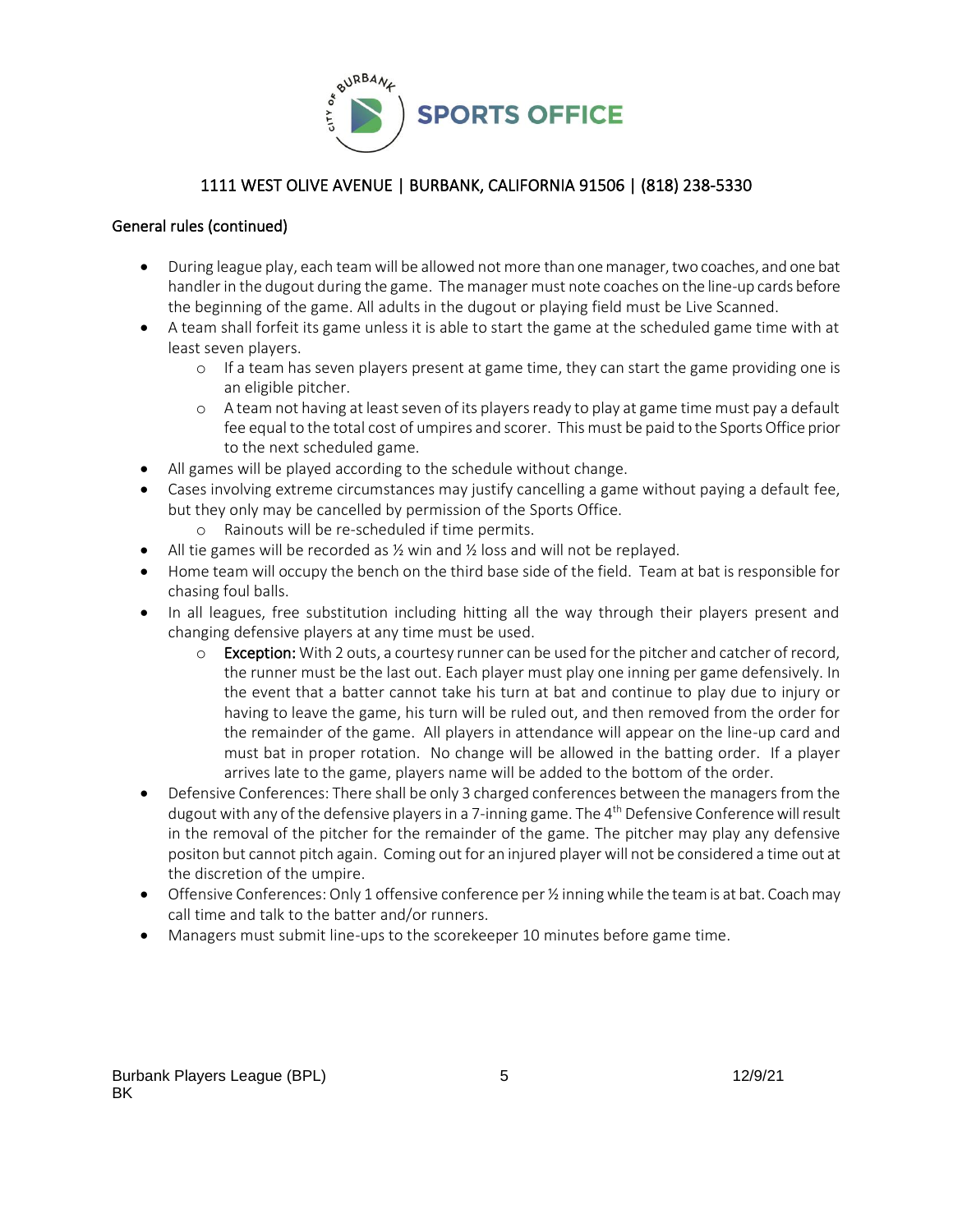

#### Special Rules

- The hidden ball play shall not be allowed. This is any play that deliberately attempts to deceive the baserunner.
- Any player who takes his place in the batter's box without a batting helmet shall immediately be ruled out by the umpire.
- All baserunners must wear a batting helmet. Any player not doing so will be ruled out after one pitch has been delivered. If he intentionally removes his helmet while on base or advancing, he shall be called out. In addition, any runner who scores or who is put out is required to wear a batting helmet until reaching the bench/dugout while the ball is alive.
- Pitcher Eligibility: The manager must remove the pitcher when said pitcher reaches the limit for player's age [group](https://www.littleleague.org/playing-rules/pitch-count/) as noted below, but the pitcher may remain in the game at another position (more information and pitching record on additional attachment) \*Also check for rest days inbetween days after pitching. CANNOT PITCH IN TWO GAMES ON SAME DAY.

A Division- 13-14 years old (14 & Under) – 95 Pitches Per Day B Division- 11-12 years old (12 & Under) – 85 Pitches Per Day C Division- 9-10 years old (10 & Under) – 75 Pitches Per Day Kid Pitch- 6-8 years old (8 & Under) – 50 Pitches Per Day

# *\*League Pitching Record Document must be kept by all teams and all games (provided by sports office)*

- Exception: If a pitcher reaches the limit imposed in Regulation Special Rules D for player's league age while facing a batter, the pitcher may continue to pitch until any one of the following conditions occurs: 1. that batter reaches base; 2. That batter is put out; 3. The third out is made to complete the half-inning. *Managers are responsible for making sure their pitchers pitch count is correct*. Pitchers pitch count will be kept on team pitching record. It will be turned in by both teams with the manager's signature on it at the end of each game. Home team will be responsible for keeping track of the score and all game stats. Visiting team should also keep track of the score and game stats as well. Both managers must sign the scorecard verifying its accuracy. Plate Umpire will keep a running score as well.
- A pitcher may move to another position and then return to the position of pitcher one time providing they meet the inning requirements.
- In the event a team has to forfeit a game, the Sports Office should be notified at least 24 hours prior to game time to avoid paying administrative fees. Wins will be granted to their opponents for the games which were defaulted. The forfeiting team will take a 7-0 lost.